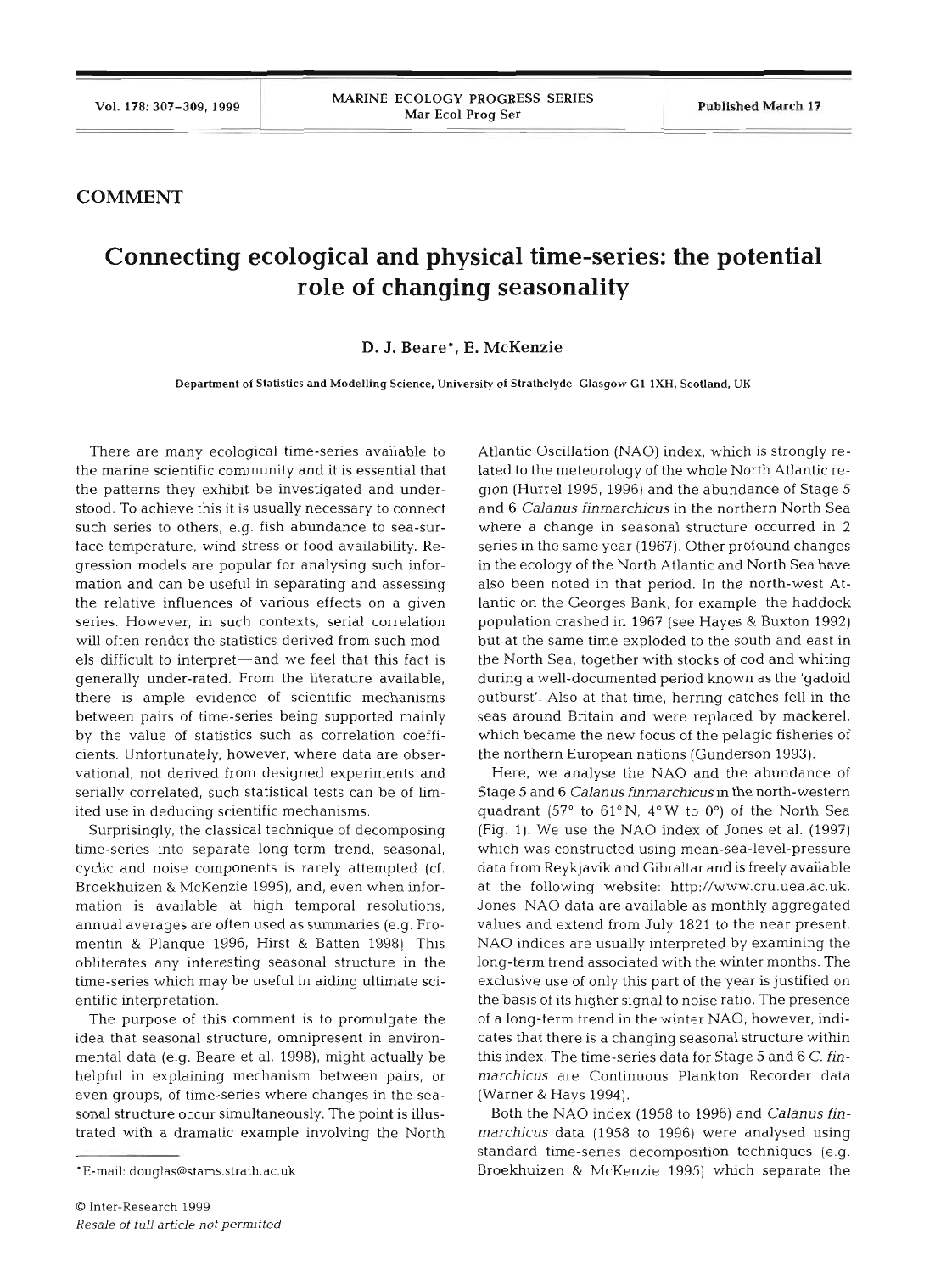relatively high between 1958 and 1965 but they collapsed in 1967 to a much lower level from which they have not recovered. Associated with this collapse is a change in the form of the bimodal seasonal cycle (Beare et al. 1998). The earlier high abundances were associated with a dominant spring peak whereas, after the collapse, the autumn peak dominated until the mid-1980s.

There are 2 obvious features in the smoothed NAO index series (Fig. 2B). The first of these is that the longterm trend, constant for 35 yr, fell dramatically from 1994 to 1996. The second feature is a dramatic change in the amplitude of the seasonal cycle, high in the late 1950s, falling to a minimum in the late 1960s and then increasing steadily into the early 1990s. More importantly, however, is that the form of the seasonal cycle is strikingly different during these **2** periods, before and after the late 1960s. In the earlier period, April is the annual maximum and is initially high and positive, later falling to around zero (NB see also Jones et al. 1997). After the late 1960s, April is negative and continues to fall, representing the annual minimum until the early 1980s. Similarly, the winter months December to March (on which the winter NAO index is based) are small and negative or close to zero until the late 1960s. After about 1970 the growing amplitude is emphasised by its **3** largest and fastest growing values, January, February and March.

It is our contention that this dramatic change in the seasonal pattern of the NAO index reflects a major contribution to the sudden collapse in *Calanus finmarchicus* abundances. At present a convincing explanatory mechanism to account for all of the relative details between the 2 series is elusive and clearly more information is required. It is possible that the similarities between the 2 series may be coincidental. Observations such as these, however, are made so rarely from environmental time-series data, and have such **potential for** deducing scientific **mechanisms, that**  the relationship cannot easily be dismissed.

The life-cycle of *Calanus finmarchicus* involves a period of hibernation (Backhaus et al. 1994, Hirche 1996) known as diapause that occurs during autumn and winter in deep water (>600 m). Diapause does not take place within the northern North Sea itself, but on its margins beyond the edge of the continental shelf. The most important (Heath et al. 1998) overwintering location for C. *finmarchicus,* as far as the northern North Sea is concerned, is the Faroe-Shetland Channel (Fig. 1) where dense accumulations of the copepod are found in cold, southerly flowing Norwegian Sea Deep Water (NSDW) during winter. In early spring, the copepods awake from their diapause condition and begin to ascend to the surface waters where they feed, mate and reproduce. The stimulus that triggers the

Fig. **1.** Location of the Continuous Plankton Recorder data used, defined by the box north-east of Scotland

long-term trend and seasonal structure and allow them to be modelled independently. In this analysis we allowed the seasonal structure to change over time, modelling the changes as smooth trends for each month. Finally, the estimated long-term and seasonal trends were combined to give a 'noise-free' or smoothed estimate of the underlying signals in each series. These are displayed in Fig. 2. The variable-span smoothing algorithm used (supsmu) is available with the S-plus statistical software package. It automatically and objectively selects the degree of smoothness used in the **non-parametric** fit by cross-validation **(Friedman**  1984).

The signals observed, admittedly weak for the NAO, are genuine features of the data (see Beare et al. 1998) and are sufficiently robust that they are easily captured using other procedures. Jones et al. (1997) also reported falling spring and summer NAO indices from these data using a different smoothing filter. The magnitude of the fall in abundance of *Calanus finmarchicus* in the northern North Sea in the late 1960s has been noted before, but not fully appreciated. The failure to recognize the significance of such falls in abundance was due to averaging the data over long time periods such as years.

The most striking features of both series occurred in the same year, 1967. In the smoothed *Calanus finmarchicus* series (Fig. 2A) population densities were